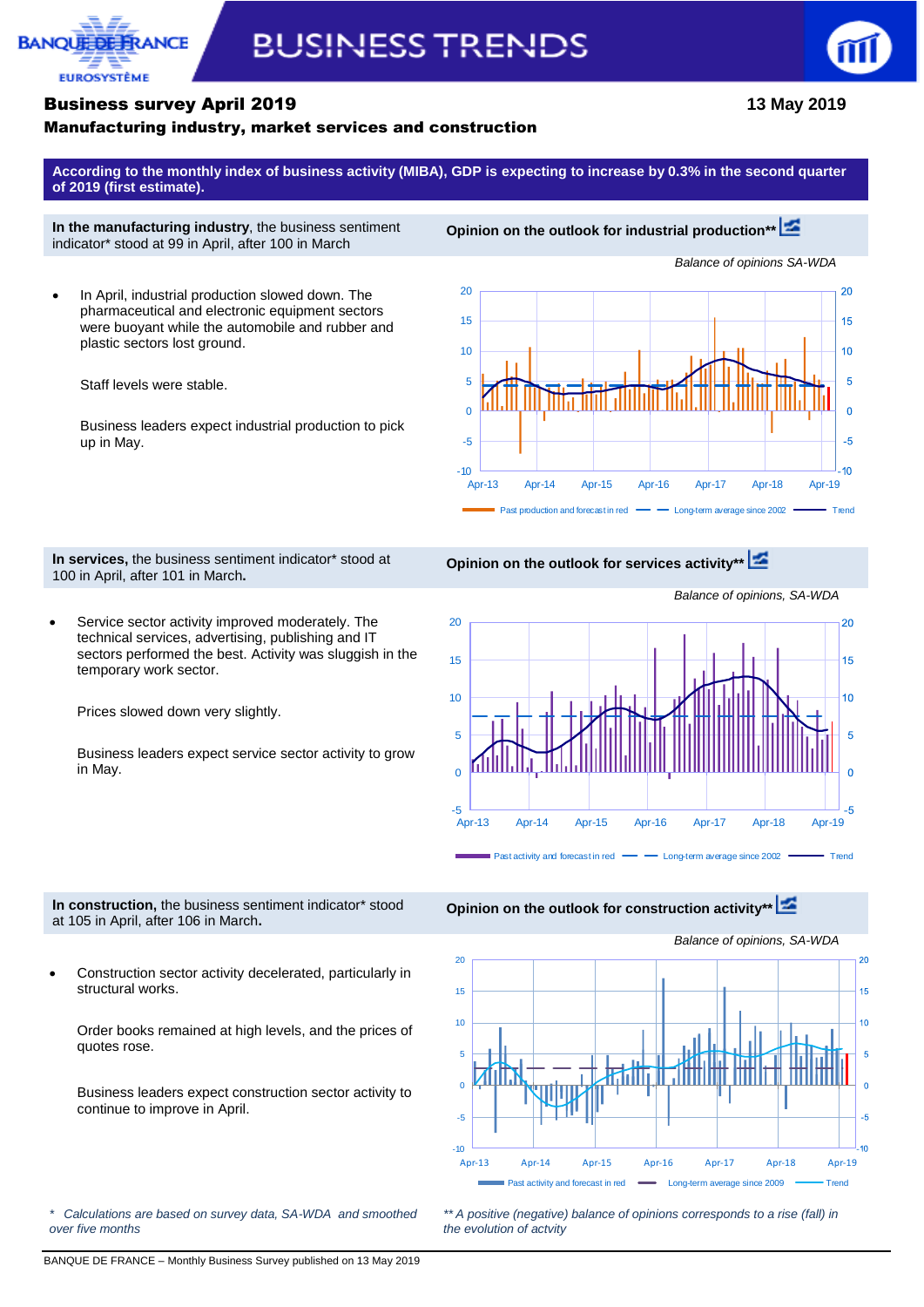



#### **Period under review: April 2019**

## **Manufacturing industry**

|                               | $Jun-18$       | $Jul-18$       | Aug-18         | Sep-18         | Oct-18         | <b>Nov-18</b>  | <b>Dec-18</b>  | $Jan-19$       | Feb-19       | $Mar-19$       | Apr-19         | <b>May-19</b> |
|-------------------------------|----------------|----------------|----------------|----------------|----------------|----------------|----------------|----------------|--------------|----------------|----------------|---------------|
| <b>Change</b>                 |                |                |                |                |                |                |                |                |              |                |                | Forecast      |
| Production                    | 8              | 6              | 9              | 4              | 5              | 2              | 12             | $-2$           | 6            | 5              | 3              | 4             |
| <b>Deliveries</b>             | $\overline{7}$ | 5              | $\overline{7}$ | $\overline{7}$ | $\overline{4}$ | $\overline{2}$ | 11             | 2              | 8            | 5              | 5              |               |
| <b>Total orders</b>           | 7              | 7              | 10             | 12             | 6              | 4              | $\overline{7}$ | 4              | 6            | 4              | 5              |               |
| Staff                         | 2              | $\mathbf{1}$   | $\mathbf{1}$   | $\mathbf{1}$   | 2              | $\mathbf{1}$   | $\overline{2}$ | 2              | $\mathbf{0}$ | $\mathbf{0}$   | $\mathbf{0}$   |               |
| Final goods prices            | 3              | 3              | 3              | 3              | 3              | 2              | $\overline{2}$ | 2              | 2            | $\overline{2}$ | 1              |               |
| Commodity prices              | 6              | 6              | 5              | 6              | 6              | 4              | 3              | $\mathbf{1}$   | $\mathbf 0$  | $\mathbf{1}$   | $\overline{2}$ |               |
| Level                         |                |                |                |                |                |                |                |                |              |                |                |               |
| Order books                   | 19             | 22             | 21             | 19             | 19             | 15             | 16             | 16             | 16           | 13             | 15             |               |
| Inventories of finished goods | $\overline{2}$ | $\overline{2}$ | 2              | $\mathbf{1}$   | 3              | 4              | $\overline{4}$ | $\overline{4}$ | 3            | $\overline{4}$ | 3              |               |
| Capacity utilisation rate     | 80.1           | 80.4           | 81.3           | 79.9           | 80.0           | 79.5           | 79.6           | 79.4           | 79.7         | 79.6           | 79.6           |               |
| Cash positions                | 11             | 11             | 14             | 11             | 12             | 11             | 9              | 9              | 10           | 9              | 8              |               |

# **Services**

|                  | $Jun-18$ | $Jul-18$       | Aug-18         | $Sep-18$ | Oct-18 | <b>Nov-18</b>  | Dec-18         | $Jan-19$ | Feb-19 | $Mar-19$ | Apr-19       | $May-19$ |
|------------------|----------|----------------|----------------|----------|--------|----------------|----------------|----------|--------|----------|--------------|----------|
| Change           |          |                |                |          |        |                |                |          |        |          |              | Forecast |
| Activity         | 17       | 8              | 10             | 7        | 10     | 6              | 5              | 3        | 8      | 4        | 5            | 7        |
| Aggregate demand | 15       | 10             | 11             | 10       | 10     | 5              | $\overline{7}$ | 3        | 8      | 4        | 5            |          |
| Prices           | 2        | 1              | 2              | 2        | 2      | 3              | 3              | 3        | 4      | 3        | $\mathbf{2}$ |          |
| Staff            | 10       | $\overline{7}$ | $\overline{7}$ | 8        | 7      | $\overline{7}$ | 6              | 5        | 6      | 5        | 6            |          |
| Level            |          |                |                |          |        |                |                |          |        |          |              |          |
| Cash positions   | 17       | 18             | 16             | 19       | 19     | 13             | 19             | 17       | 18     | 16       | 18           |          |

# **Construction**

|                         | $Jun-18$ | $Jul-18$ | Aug-18 | Sep-18 | Oct-18 | <b>Nov-18</b>  | Dec-18 | $Jan-19$ | Feb-19 | Mar-19 | Apr-19 | May-19   |
|-------------------------|----------|----------|--------|--------|--------|----------------|--------|----------|--------|--------|--------|----------|
| Change                  |          |          |        |        |        |                |        |          |        |        |        | Forecast |
| Activity                | 10       | 8        | 5      | 8      | 6      | $\overline{2}$ | 5      | 6        | 9      | 6      | 4      | 5        |
| <b>Estimates prices</b> | 3        | 3        | -1     | 3      | 3      | 3              | 2      | 3        | 3      | 3      | 3      |          |
| Staff                   | 2        |          | 0      | 3      | 3      | 3              | 1      | 2        | 3      | 2      |        |          |
| Level                   |          |          |        |        |        |                |        |          |        |        |        |          |
| Order books             | 23       | 23       | 23     | 26     | 25     | 24             | 24     | 26       | 26     | 27     | 27     |          |

Notes :

- A positive (negative) balance of opinions corresponds to a rise (fall) in the corresponding variable.
- The last point corresponds to the business leaders' opinions of short-term production or activity forecasts.
- The series are revised on a monthly basis. These revisions take into account additional gross data and the evolution of the seasonal and working-day adjustment depending on the latest available data. The business sentiment indicators of the previous months are revised accordingly.